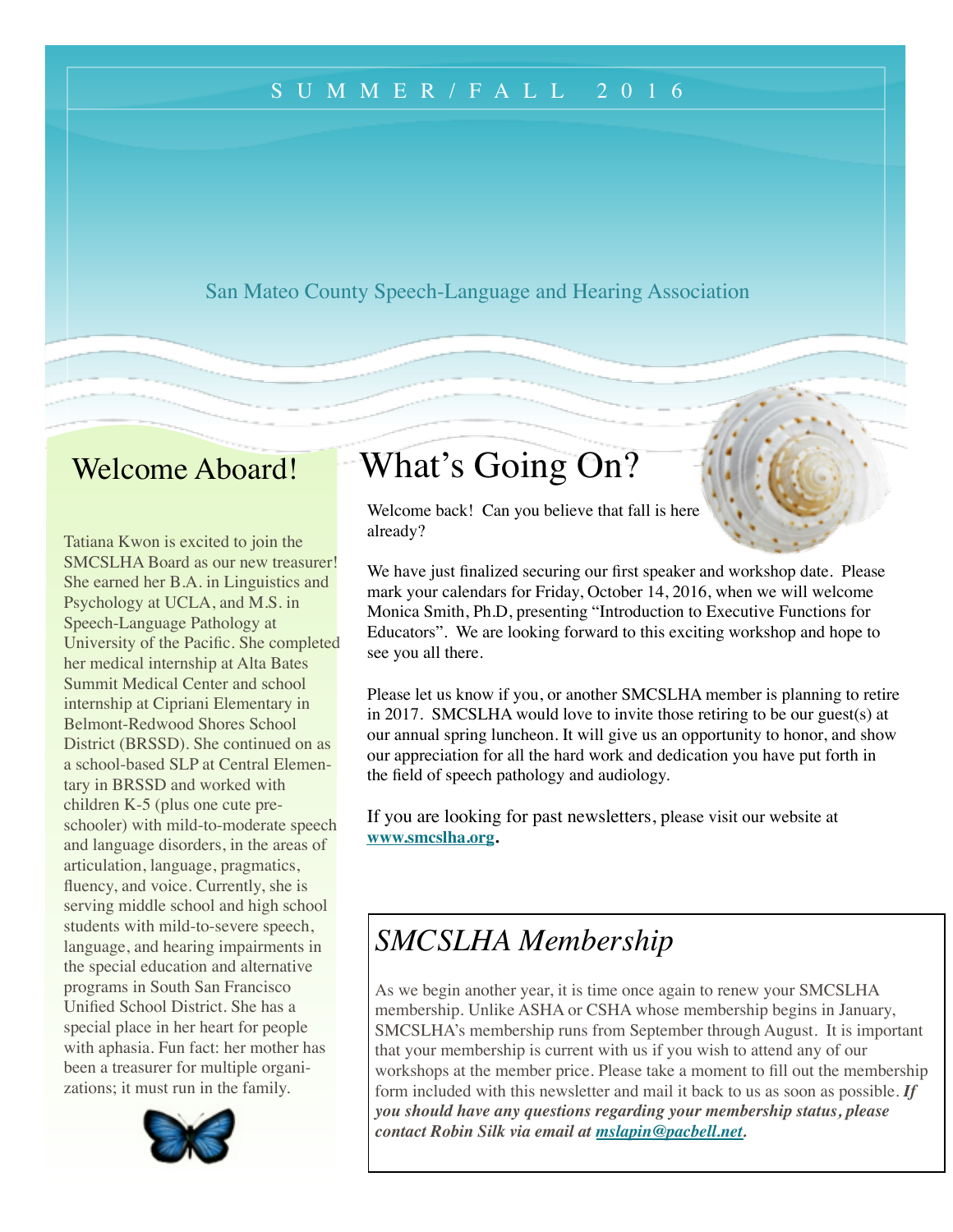# *Goodbye to SMCSLHA*

### **"The only way to make sense of change is to plunge into it, move with it and join the dance."**

These wise words from Alan Watts best describes my involvement with SMCSLHA all these many years. Sixteen plus years ago I joined the SMCSLHA Board in an effort to make changes, and to help support this organization and our profession. Without knowing much about the organization, I dove whole-heartedly into the positions of Vice President and then Co-President. I also became a longtime member of the CSHA advisory board where I represented SMCSLHA.

Thank you SMCSLHA Board and members for your endless support, dedication, and commitment through the years. During my time on the board, I have always striven for change, encouraged SMCSLHA members to step up and get involved in our profession, and supported the field of speech pathology and audiology. I continue to encourage others to "join the dance" by finding the right dance floor in which to get involved. SMCSLHA has provided me an invaluable opportunity to grow both personally and professionally and it has afforded me the privilege of getting to know so many wonderful people through my involvement. That being said, the time has come for me to make a change. While I will miss my involvement as a board member, I eagerly look forward to the new changes and new opportunities that lie ahead for me. I have had a marvelous time as Co-President working with the SMCSLHA Board and members over the years. Who wouldn't love "dancing with all you stars?"

"**Dancing is very much like life, you do whatever makes you feel good. Some people will stare, and some people will laugh, but it's all about enjoying the moment and every step you take." ~Embellished Minds**

*Grace Medina-Chow*

It is with bittersweet feelings that I am saying goodbye to SMCSLHA after more than 17 years on the board. I have enjoyed being the treasurer for this organization, and working with a great team of talented professionals. My position of Treasurer will be taken over by the very capable Tatiana Kwon. I know she will enjoy the position as much as I have.

I will soon be a grandmother for the second time and will be spending more time in southern California with my daughter, son-in-law, and their two children.

Thank you for all the wonderful years with SMCSLHA and the Board.

Patti Low

# *Need to Contact Us?*

Below is contact information for each of our Board Members.

**Julie Oeser, President** 650-592-9766 Workshop suggestions, newsletter  $\qquad \arctan(\omega \cos \theta)$  taxio $\omega$  comcast.net advertisements, student teaching opportunities, general info.

**Robin Silk, Co-Secretary** 650-454-0729 Membership, directory, [mslapin@pacbell.net](mailto:mslapin@pacbell.net) newsletter, workshop/luncheon registration, website

**Marla Levy, Co-Secretary** 650-551-1661 Speaker information, workshop [marlalevy17@gmail.com](mailto:marlalevy17@gmail.com) flyers

Tatiana Kwon, Treasurer 408-891-2385 Receipts for workshops, [tatikwon@gmail.com](mailto:tatikwon@gmail.com) membership dues, & refunds

**Marie Pacquet, Product Manager** 650-349-0332 Resource materials library [mbpacquet@gmail.com](mailto:mbpacquet@gmail.com)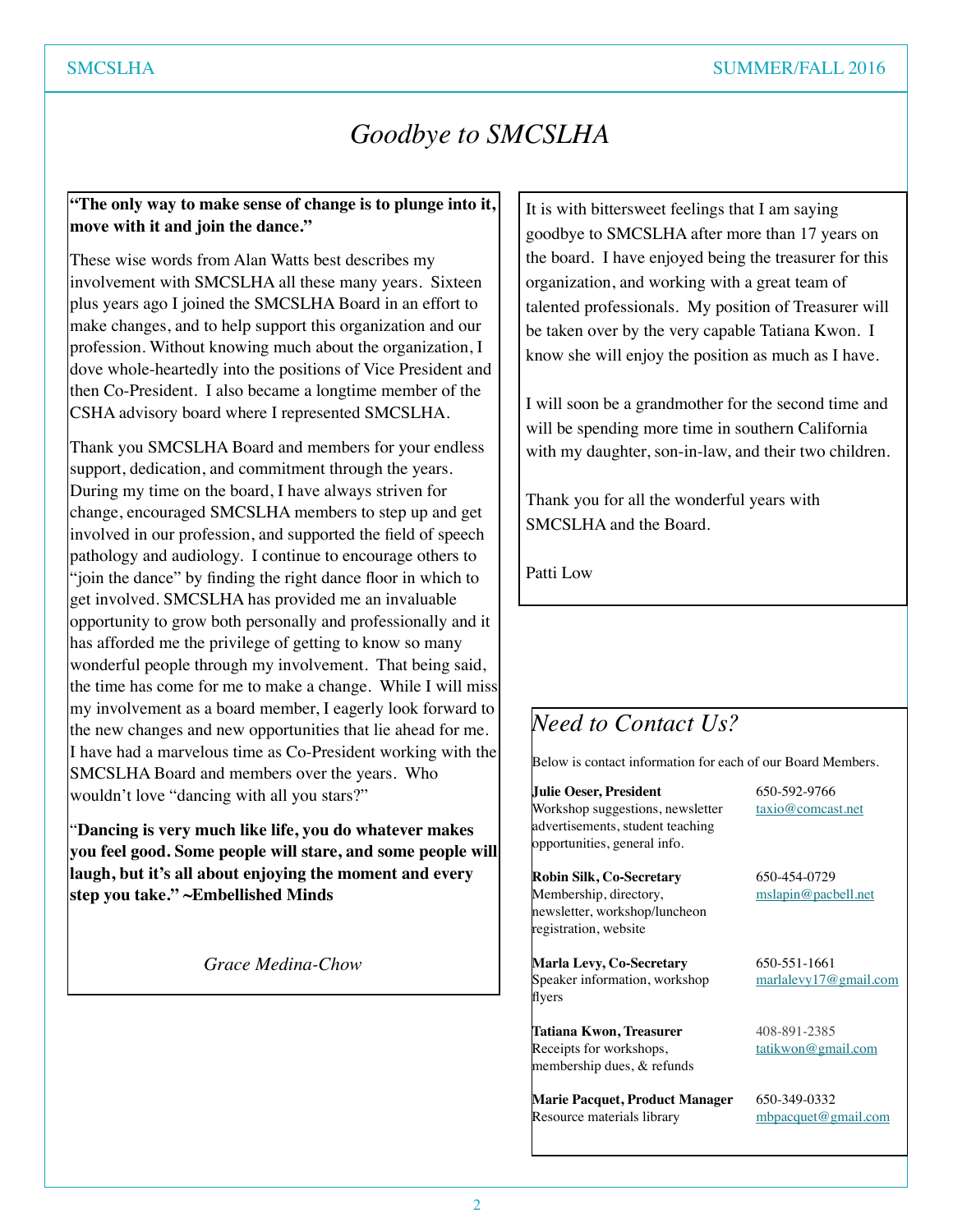### SMCSLHA SUMMER/FALL 2016

#### **CSHA District 4 Advisory Committee Legislative Report for June 1, 2016 By**

#### **Ann England Legislative Liaison**

**Note:** The following is a report by the California Senate Committee on Budget and Fiscal Review that describes how the allocation of \$30 million dollars will go to Scale Up MTSS Statewide initiative (SUMS). This information will affect SLPs (among others) in a myriad of ways. For example, one message is that this money will be used to develop "high-quality, differentiated classroom instruction so that all students receive high-quality, standards based (with a focus on common core state standards), culturally-and linguistically-relevant instruction in their general education classroom settings..." Since SLPs are a related service they will play an integral role.

**California Senate Committee on Budget and Fiscal Review** 

**May 5, 2016** 

#### **Issue 11: Multi-Tiered Systems of Support**

Panel: Mollie Quasebarth, Department of Finance Ryan Anderson, Legislative Analyst's Office Debra Brown, Department of Education Christine Olmstead, Associate Superintendent, Orange County Department of Education

**Background:** According to the CDE, the Multi-Tiered Systems of Support (MTSS) is an integrated, comprehensive framework that focuses on common core state standards, core instruction, differentiated learning, student-centered learning, individualized student needs, and the alignment of systems necessary for all students' academic, behavioral, and social success. The CDE goes on to describe key aspects of MTSS frameworks as:

1. High-quality, differentiated classroom instruction. All students receive high-quality, standards based (with a focus on common core state standards), culturally-and linguistically-relevant instruction in their general education classroom settings by highly qualified teachers, who have high academic and behavioral expectations.

2. Systemic and sustainable change. MTSS principles promote continuous improvement processes at all levels of the system (district, school site, and grade/course levels).

3. Integrated data system. District and site staff collaborate to create an integrated data collection system that includes assessments such as state tests, universal screening, diagnostics, progress monitoring, and teacher observations at the site to inform decisions about tiered support placement, as well as data collection methods such as parent surveys for continuous systemic improvement.

4. Positive behavioral support. District and school staff collaboratively select and implement school-wide, classroom, and research-based positive behavioral supports for achieving important social and learning outcomes.

In the 2015-16 Budget Act, \$10 million in one-time Proposition 98 funding was provided to the Superintendent of Public Instruction to contract with one or two county offices of education, applying jointly, to provide technical assistance and to develop and disseminate statewide resources to encourage and assist LEA's establishing data-driven systems of learning and behavioral supports to meet the needs of all students.

Pursuant to direction in statute, the SPI put out a request for applications for a grant for Developing, Aligning, and Improving Systems of Academic and Behavioral Supports for statewide development and scaling up of a MTSS framework.

**In April, 2016, the SPI, with the concurrence of the executive director of the State Board of Education, awarded the grant to the Orange County Department of Education (OCDE).** 

Under the OCDE**, the project has been named the California Scale Up MTSS Statewide Initiative (SUMS).** OCDE is also partnering with the Schoolwide Integrated Framework for Transformation Center **(SWIFT Center),** a technical assistance consortium based at the University of Kansas, and **Butte County Office of Education** (COE) *to develop a scalable model that integrates evidence-based support within a MTSS framework,*  focusing on student's academic, behavioral, and social-emotional needs. The SWIFT center has experience establishing MTSS in five states and their program will provide the basis for the SUMS initiative professional learning work. Butte COE will support the design, management, and editing of the SUMS initiative website and provide insight on the unique needs of small, and rural LEAs.

Under the SUMS initiative, the **OCDE will provide a tiered, trainer-of-trainers infrastructure**, based on the SWIFT framework that includes:

#### • **A state leadership team of experts from the CDE, OCDE, Butte COE, and the SWIFT Center.**

• *Eleven regional transformation teams based on the California County Superintendents Educational Services Association (CCSESA) regions.* Each team will contain a regional lead supported by a team of regional trainers who will complete the professional learning series and bring expertise back to their region.

• Within each of the 57 counties, will be a *county transformation team led by a COE trainer and LEA leads* (from subgrantees).

• LEA implementation teams that include LEA leadership and stakeholders. Support of the teams will be provided by OCDE and the SWIFT center. OCDE will provide \$2.5 million (of the \$10 million grant) in subgrants to LEAs to develop, align, or enhance evidence-based supports within an MTSS framework On an annual basis, until all grant funds are expended, the grantee, OCDE, is required to submit a report by September 30, detailing the use of the funds in each year.

**Governor's Budget Proposal:** The Governor proposes to provide \$30 million in one-time Proposition 98 funding to support MTSS, in addition to the funding provided last year.

**Suggested Questions:** 1) How will the additional funding be integrated with the 2015-16 funds provided? Does the state have sufficient information from the 2015-16 activities funded to justify the provision of additional resources? 2) How will the work of LEAs under the MTSS framework align with the strategies LEAs are implementing under their LCAPs, related to the eight state priorities? How does the work of OCDE support LCAPs? Subcommittee No. 1 May 5, 2016 Senate Committee on Budget and Fiscal Review 28 Staff

**Recommendation:** Hold issue open pending updated information at the May Revision.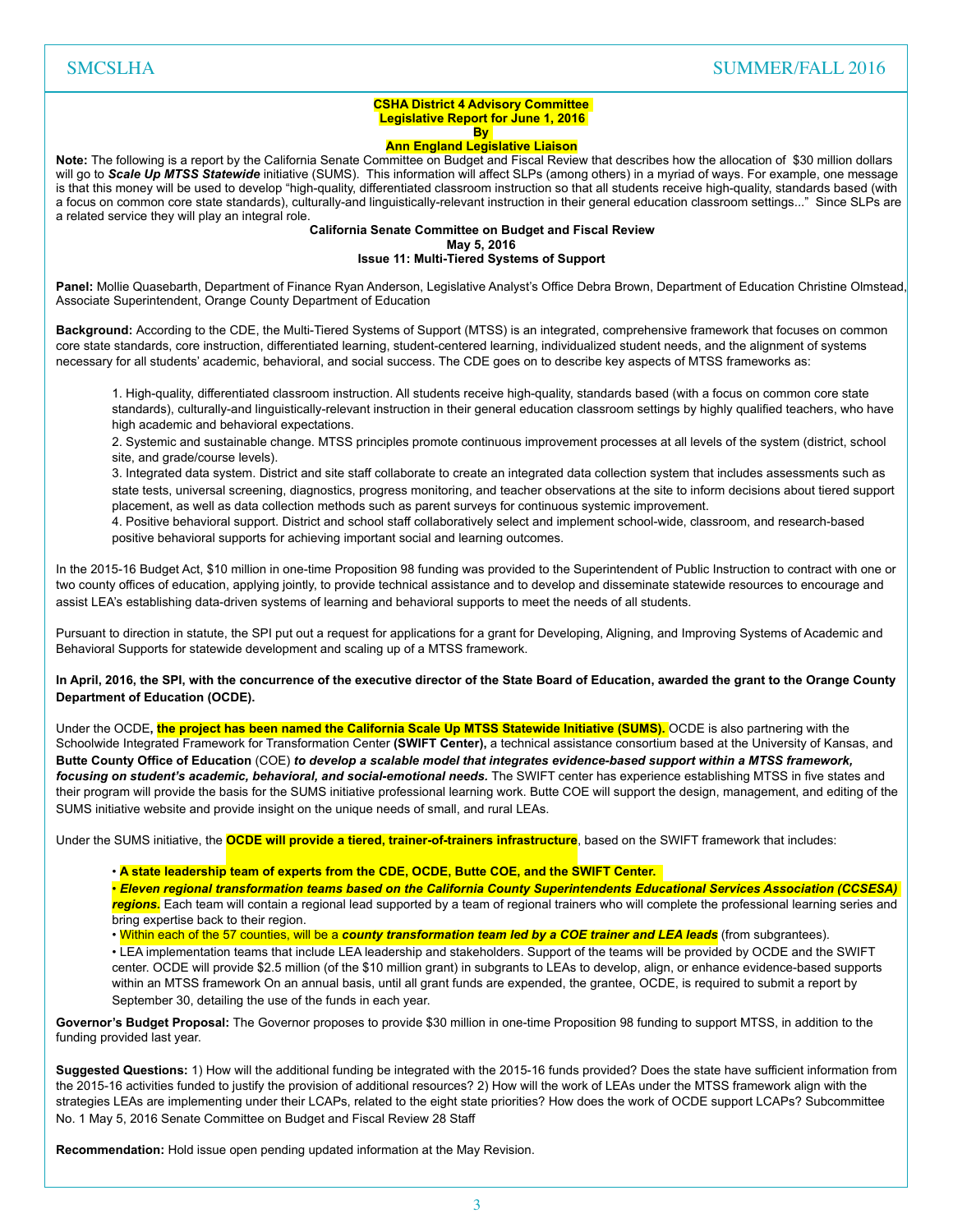## *Licensing Update* ~ Patti Solomon-Rice

#### **Highlights of the August 11-12, 2016 Licensing Board Meeting in Sacramento**

*Update on Speech-Language Pathology Service Credential/Variable Term Waiver - New requirements for the SLP Service* Credential Variable Term Waiver (SLPSC VTW) offered through the CA CTC became effective in 2014 through the combined efforts of the CTC, SLPAHADB, CSHA and other interested parties. The requirements included completing a bachelor's degree with a major in Communicative Disorders or having a teaching credential, maintaining a 3.0 GPA at the undergraduate level, showing evidence of applying to and meeting the minimum requirements for applying to a Communicative Disorders graduate program, and being employed as an SLPSC VTW for a maximum of 5 years. Since 2014, anecdotal evidence has emerged that some SLPSC VTW individuals are not meeting the new requirements. In particular, these individuals did not maintain an undergraduate GPA of 3.00 and as a result, while they applied to graduate programs, there was no possibility of being accepted into a graduate program. Anecdotally, these individuals are often licensed SLPAs who also completed bachelor's degrees with a major in Communicative Disorders.

Actions to resolve the issues of concern are provided in the next section of the report.

*Discussion and Possible Action on Auditing the Supervision of Speech-Language Pathology Assistants -* SLPAs have contacted board members expressing concern about the lack of supervision from their SLP supervisors. Discussion and public comment suggested that the SLPA application should include a signed statement by the supervising SLP that he/she assumes full responsibility for the students/clients served by the SLPA, as is required in licensing board SLPA regulations. Additional discussion addressed anecdotal evidence that some SLPAs, who are licensed by the board, but are not credentialed by the CA Commission on Teacher Credentialing and have no credential requirements, are practicing outside of the scope of practice of 2 SLPAs in the public schools. It was reported that school administrators are not aware that there is a difference between the SLP scope of practice and the SLPA scope of practice. SLPAs holding a bachelor's degree in Communicative Disorders, but not having 3.00 GPA at the undergraduate level, are being employed by school administrators on the SLPSC VTW. As the SLPSC VTW has the same scope of practice as the SLPSC, these SLPAs, who are licensed but not credentialed, are practicing outside of their scope of practice. In response to these concerns, the SLP Practice Committee will create a "fact sheet" for school administrators explaining the differences in scopes of practice between the SLP and SLPA, and reiterating the requirements of the SLPSC VTW regarding GPAs and applying to graduate programs in Communicative Disorders. An outreach plan will be developed to educate school administrators in both areas.

#### *Update on English Proficiency Test Requirements and Foreign-Educated Speech-Language Pathology Applicants*

During the May 2016 board meeting, a table was provided to the Board comparing and contrasting the English proficiency test requirements for selected healing arts boards in the Department of Consumer Affairs. The Physical Therapy Board was the only board that had regulations under review to require completion of the TOEFL, or other Board-approved English proficiency tests, with a minimum cut-off score requirement. Board legal counsel was directed to obtain additional information about federal English proficiency test regulations for foreign educated individuals in selected healing arts professions for the August board meeting. Legal counsel reported that federal regulations allowed for English proficiency testing in the healing arts professions for those educated in foreign countries with the exception of the English-speaking countries of Australia, Canada (except Quebec), Ireland, New Zealand, and the United Kingdom. To add English proficiency requirements, the board will first need to obtain a statutory change from the CA legislature to give authority to create new regulations. Regulations will then be created stating the English proficiency test requirements and will go through the regulatory process. The Executive Officer of the PT Board will be invited to the next Sacramento-based board meeting. If the board approves a statute change to require English proficiency testing, this will be included in the recommendations of the December 2016 SLPAHADB Sunset Review.

### *Update by Executive Officer*

Executive Office Paul Sanchez reported:

- The board was successful in gaining an additional position through the state budget process and recruiting is underway. One permanently funded licensing analyst will be added with a primary responsibility for processing licensing applications.
- The peak period for processing licensing applications is in process. It is currently taking two-three weeks to review applications submitted by speech-language pathology applicants versus six to seven weeks one year ago. The Board staff is to be 3 commended for these significant improvements in processing times with a decrease of more than 50% during the past year.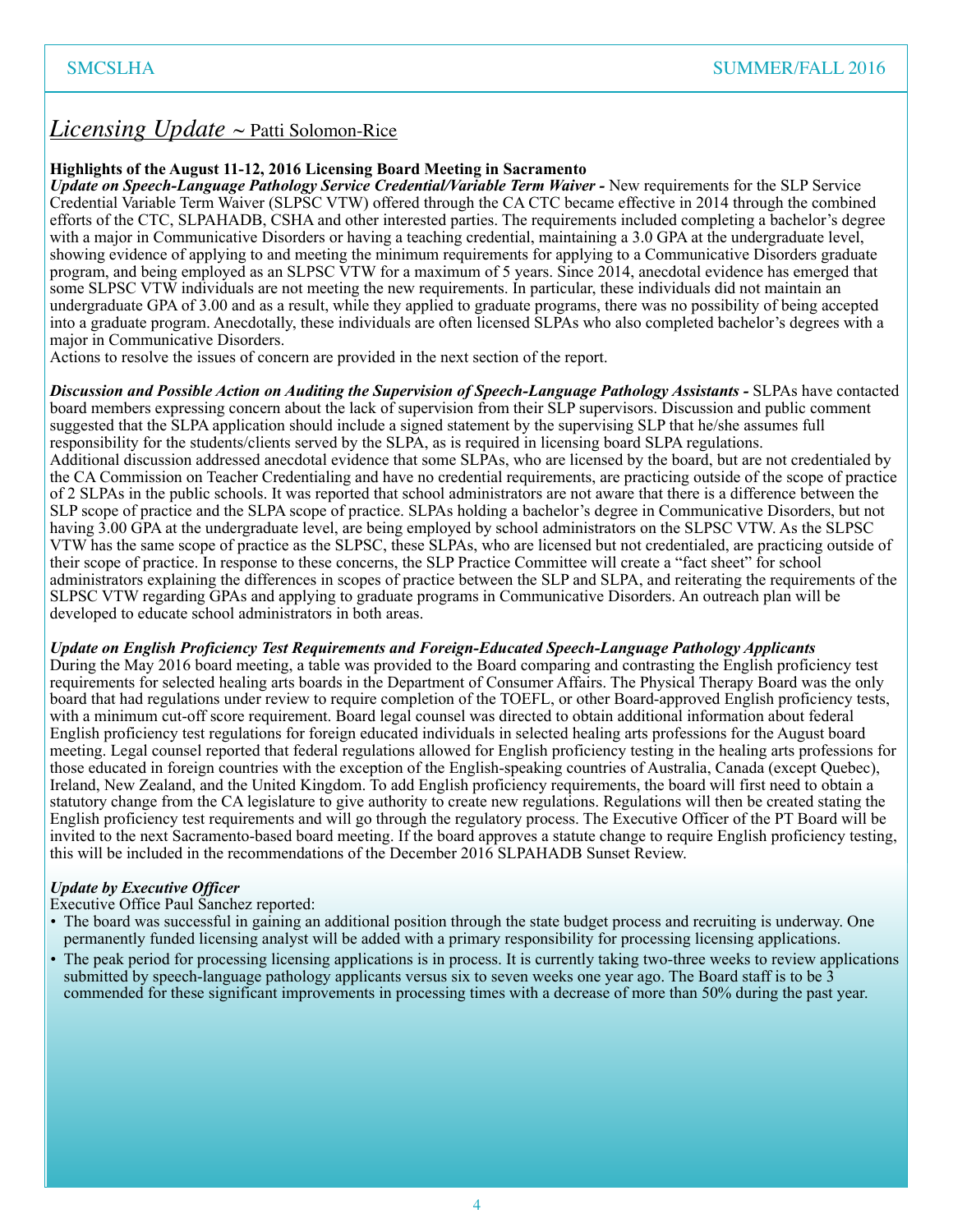# *Calling All Members…It's Renewal Time*

As we are beginning a new year, it is time once again to renew your SMCSLHA membership. Membership dues are \$35 for 1 year (\$20 for current students). With membership you will receive a copy of our Membership directory (available in January 2017), newsletters and workshop flyers, not to mention great prices on our workshops and annual luncheon. **Please note that your membership must be current in order for you to attend workshops at the member price.**

We are working hard to increase our membership this year. We wish to do this so that we can ensure that we are able to continue to offer high quality workshops and speakers as well as to provide current resource materials for members to borrow (videos/books). So, please encourage your friends and colleagues to join SMCSLHA.

*Please renew your membership by October 31, 2016*, to ensure that you will be listed in our Membership Directory and continue to receive our newsletters and workshop flyers.

|                                                                                    | <b>SMCSLHA</b><br><b>MEMBERSHIP FORM</b><br>September 2016 - August 2017                                                                                                                               |
|------------------------------------------------------------------------------------|--------------------------------------------------------------------------------------------------------------------------------------------------------------------------------------------------------|
| Name                                                                               |                                                                                                                                                                                                        |
|                                                                                    |                                                                                                                                                                                                        |
|                                                                                    |                                                                                                                                                                                                        |
|                                                                                    |                                                                                                                                                                                                        |
|                                                                                    |                                                                                                                                                                                                        |
| Membership Type (check one)<br>() \$35 Regular Member<br>() \$20 Full-time Student | <b>Going Green Newsletter Option</b><br>() I prefer to receive SMCSLHA News-<br>letters, and workshop flyers by email.<br>(Make sure email address is provided.)                                       |
|                                                                                    | Please detach form and return with a check to:<br><b>SMCSLHA</b> c/o Robin Silk<br>108 Arundel Road, San Carlos, CA 94070                                                                              |
|                                                                                    | Consider our "Going Green" option. Have our newsletters and workshop flyers emailed to you. You<br>receive information sooner and will be helping to cut down on excess paper usage and mailing costs. |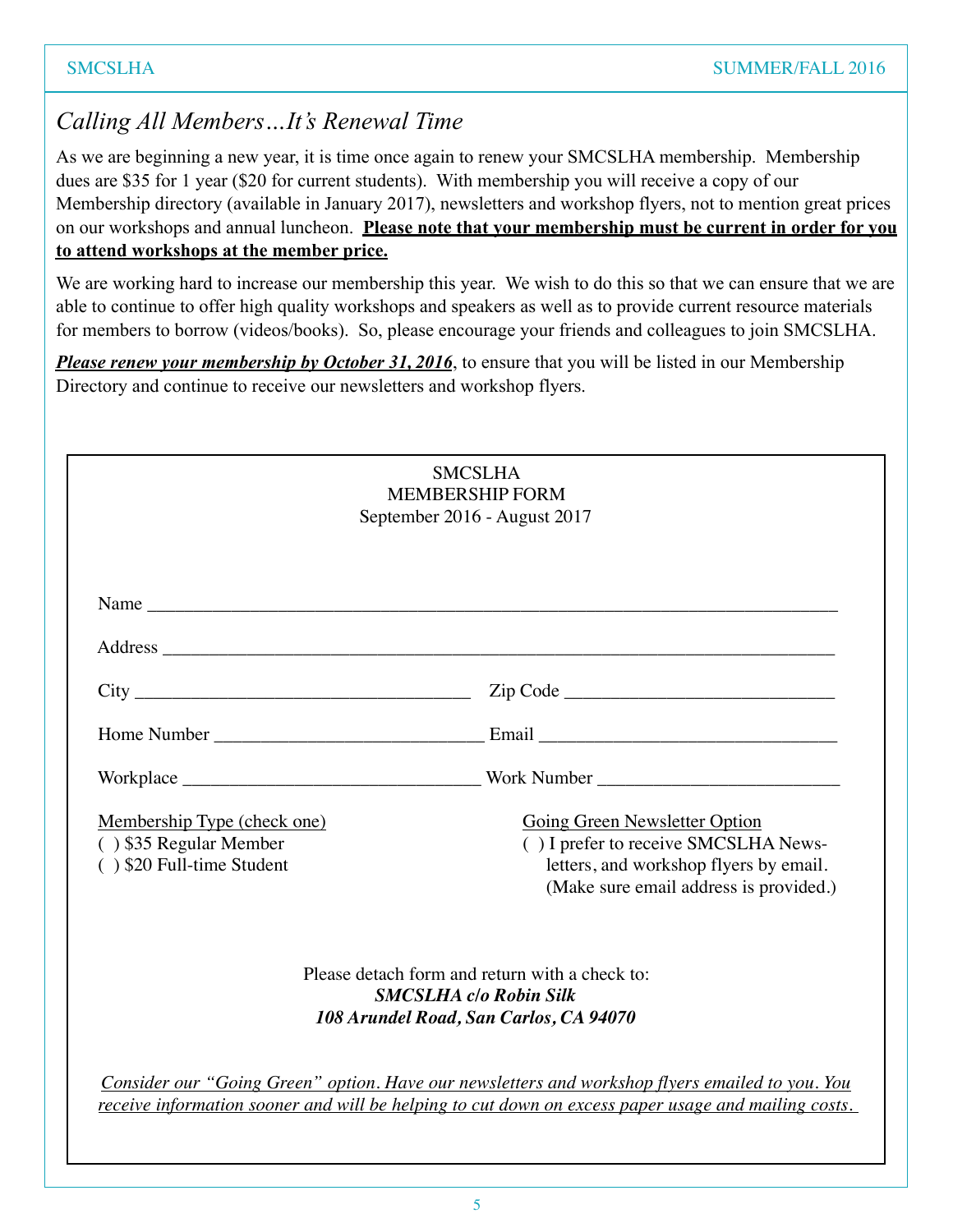# *Dear Parent: About THAT kid…*

BY MISS NIGHT ON 10 NOVEMBER, 2014

Dear Parent:

I know. You're worried. Every day, your child comes home with a story about THAT kid. The one who is always hitting shoving pinching scratching maybe even biting other children. The one who always has to hold my hand in the hallway. The one who has a special spot at the carpet, and sometimes sits on a chair rather than the floor. The one who had to leave the block centre because blocks are not for throwing. The one who climbed over the playground fence right exactly as I was telling her to stop. The one who poured his neighbour's milk onto the floor in a fit of anger. On purpose. While I was watching. And then, when I asked him to clean it up, emptied the ENTIRE paper towel dispenser. On purpose. While I was watching. The one who dropped the REAL ACTUAL F-word in gym class.

You're worried that THAT child is detracting from your child's learning experience. You're worried that he takes up too much of my time and energy, and that your child won't get his fair share. You're worried that she is really going to hurt someone some day. You're worried that "someone" might be your child. You're worried that your child is going to start using aggression to get what she wants. You're worried your child is going to fall behind academically because I might not notice that he is struggling to hold a pencil. I know.

Your child, this year, in this classroom, at this age, is not THAT child. Your child is not perfect, but she generally follows rules. He is able to share toys peaceably. She does not throw furniture. He raises his hand to speak. She works when it is time to work, and plays when it is time to play. He can be trusted to go straight to the bathroom and straight back again with no shenanigans. She thinks that the S-word is "stupid" and the C-word is "crap." I know.

I know, and I am worried, too.

You see, I worry all the time. About ALL of them. I worry about your child's pencil grip, and another child's letter sounds, and that little tiny one's shyness, and that other one's chronically empty lunchbox. I worry that Gavin's coat is not warm enough, and that Talitha's dad yells at her for printing the letter B backwards. Most of my car rides and showers are consumed with the worrying.

But I know, you want to talk about THAT child. Because Talitha's backward Bs are not going to give your child a black eye.

I want to talk about THAT child, too, but there are so many things I can't tell you.

I can't tell you that she was adopted from an orphanage at 18 months.

I can't tell you that he is on an elimination diet for possible food allergies, and that he is therefore hungry ALL. THE. TIME.

I can't tell you that her parents are in the middle of a horrendous divorce, and she has been staying with her grandma. I can't tell you that I'm starting to worry that grandma drinks…

I can't tell you that his asthma medication makes him agitated.

I can't tell you that her mom is a single parent, and so she (the child) is at school from the moment before-care opens, until the moment aftercare closes, and then the drive between home and school takes 40 minutes, and so she (the child) is getting less sleep than most adults.

I can't tell you that he has been a witness to domestic violence.

That's okay, you say. You understand I can't share personal or family information. You just want to know what I am DOING about That Child's behaviour.

I would love to tell you. But I can't.

I can't tell you that she receives speech-language services, that an assessment showed a severe language delay, and that the therapist feels the aggression is linked to frustration about being unable to communicate.

I can't tell you that I meet with his parents EVERY week, and that both of them usually cry at those meetings.

I can't tell you that the child and I have a secret hand signal to tell me when she needs to sit by herself for a while.

I can't tell you that he spends rest time curled in my lap because "it makes me feel better to hear your heart, Teacher."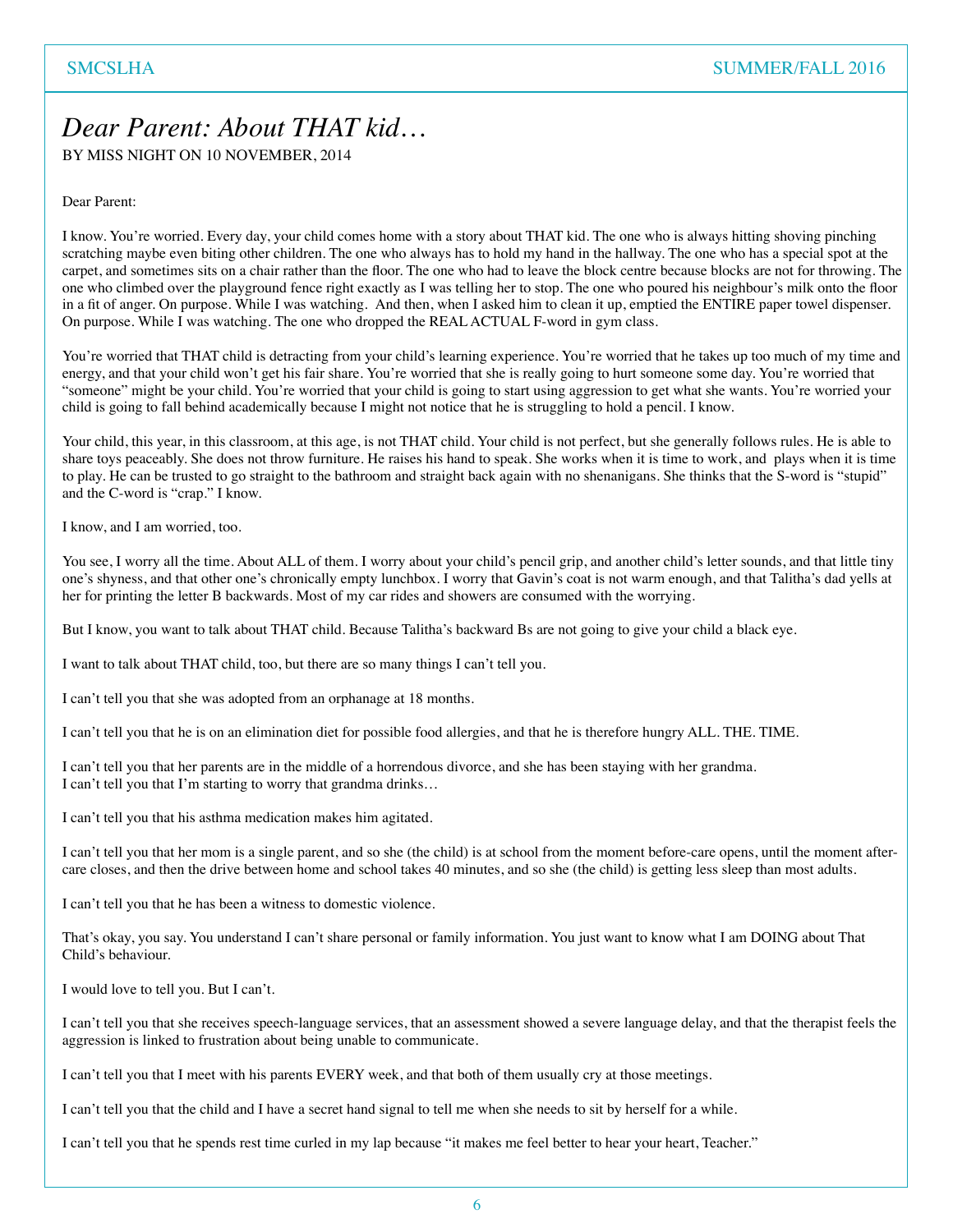## SMCSLHA SUMMER/FALL 2016

I can't tell you that I have been meticulously tracking her aggressive incidents for 3 months, and that she has dropped from 5 incidents a day, to 5 incidents a week.

I can't tell you that the school secretary has agreed that I can send him to the office to "help" when I can tell he needs a change of scenery.

I can't tell you that I have stood up in a staff meeting and, with tears in my eyes, BEGGED my colleagues to keep an extra close eye on her, to be kind to her even when they are frustrated that she just punched someone AGAIN, and this time, RIGHT IN FRONT OF A TEACHER.

The thing is, there are SO MANY THINGS I can't tell you about That Child. I can't even tell you the good stuff.

I can't tell you that his classroom job is to water the plants, and that he cried with heartbreak when one of the plants died over winter break.

I can't tell you that she kisses her baby sister goodbye every morning, and whispers "You are my sunshine" before mom pushes the stroller away.

I can't tell you that he knows more about thunderstorms than most meteorologists.

I can't tell you that she often asks to help sharpen the pencils during playtime.

I can't tell you that she strokes her best friend's hair at rest time.

I can't tell you that when a classmate is crying, he rushes over with his favourite stuffy from the story corner.

The thing is, dear parent, that I can only talk to you about YOUR child. So, what I can tell you is this:

If ever, at any point, YOUR child, or any of your children, becomes THAT child…

I will not share your personal family business with other parents in the classroom.

I will communicate with you frequently, clearly, and kindly.

I will make sure there are tissues nearby at all our meetings, and if you let me, I will hold your hand when you cry.

I will advocate for your child and family to receive the highest quality of specialist services, and I will cooperate with those professionals to the fullest possible extent.

I will make sure your child gets extra love and affection when she needs it most.

I will be a voice for your child in our school community.

I will, no matter what happens, continue to look for, and to find, the good, amazing, special, and wonderful things about your child.

I will remind him and YOU of those good amazing special wonderful things, over and over again.

And when another parent comes to me, with concerns about YOUR child… I will tell them all of this, all over again.

With so much love;

Teacher.